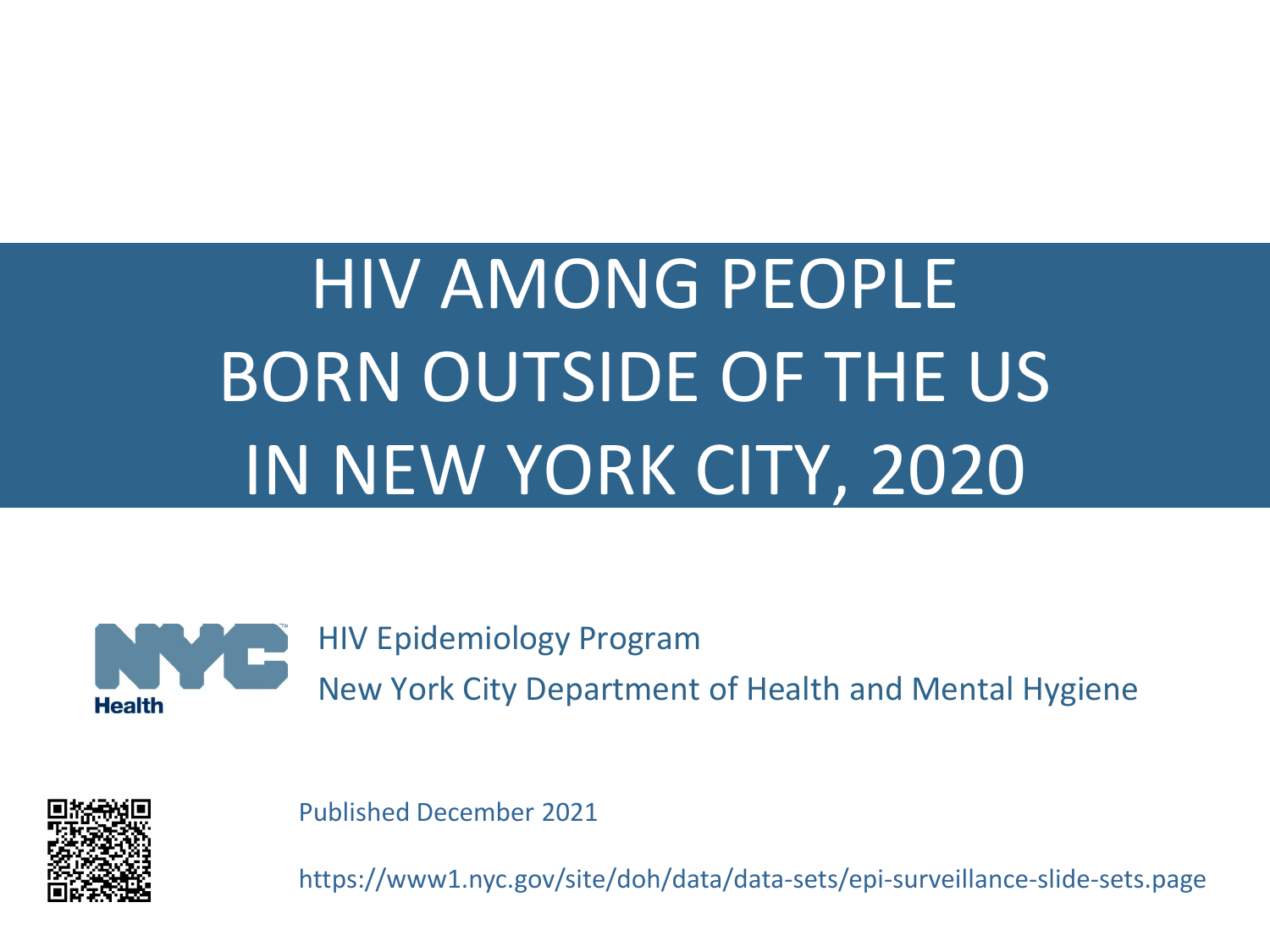# TABLE OF CONTENTS

#### SLIDE NUMBER:

- 3. [PEOPLE BORN OUTSIDE OF THE US IN NYC: BASIC STATISTICS](#page-2-0)
- 4. [NEW HIV DIAGNOSES BY AREA OF BIRTH, NYC 2020](#page-3-0)
- 5. [COMPARING NEW YORKERS WITH NEW HIV DIAGNOSES BY AREA OF BIRTH, 2020](#page-4-0)
- 6. [NUMBER OF NEW HIV DIAGNOSES BY AREA OF BIRTH, NYC 2016-2020](#page-5-0)
- 7. [PERCENTAGE OF NEW HIV DIAGNOSES AMONG PEOPLE BORN OUTSIDE THE US BY REGION OF BIRTH, NYC 2020](#page-6-0)
- 8. [MOST FREQUENTLY REPORTED COUNTRIES OF BIRTH AMONG PEOPLE BORN OUTSIDE OF THE US AND NEWLY](#page-7-0)  DIAGNOSED WITH HIV, NYC 2020
- 9. [RATES OF NEW HIV DIAGNOSES AMONG PEOPLE BORN OUTSIDE OF THE US BY REGION OF BIRTH, NYC 2016-2020](#page-8-0)
- 10. [NEW HIV DIAGNOSES AMONG PEOPLE BORN IN THE CARIBBEAN BY UHF NEIGHBORHOOD, NYC 2020](#page-9-0)
- 11. [NEW HIV DIAGNOSES AMONG PEOPLE BORN IN MEXICO AND CENTRAL AND SOUTH AMERICA BY UHF NEIGHBORHOOD,](#page-10-0)  NYC 2020
- 12. [NEW HIV DIAGNOSES BY GENDER AND AREA OF BIRTH, NYC 2020](#page-11-0)
- 13. [NEW HIV DIAGNOSES AMONG MEN BY AREA OF BIRTH AND TRANSMISSION CATEGORY, NYC 2020](#page-12-0)
- 14. [NEW HIV DIAGNOSES AMONG WOMEN BY AREA OF BIRTH AND TRANSMISSION CATEGORY, NYC 2020](#page-13-0)
- 15. [CONCURRENT DIAGNOSIS OF HIV/AIDS BY REGION OF BIRTH, NYC 2020](#page-14-0)
- 16. [PROPORTION OF PLWH PEOPLE BORN OUTSIDE OF THE US ENGAGED IN SELECTED STAGES OF THE HIV CARE](#page-15-0)  CONTINUUM IN NYC, 2020
- 17. [AGE-ADJUSTED DEATH RATES AMONG PEOPLE WITH HIV BY REGION OF BIRTH, NYC 2020](#page-16-0)
- 18. [CAUSE OF DEATH AMONG PEOPLE BORN OUTSIDE THE US, NYC 2019](#page-17-0)
- 19. [HOW TO FIND OUR DATA](#page-18-0)
- 20. [APPENDIX 1: DEFINITIONS AND STATISTICAL NOTES](#page-19-0)
- 21. [APPENDIX 1, CONTINUED: DEFINITIONS AND STATISTICAL NOTES](#page-20-0)
- 22. [APPENDIX 2: TECHNICAL NOTES: NYC CONTINUUM OF CARE](#page-21-0)

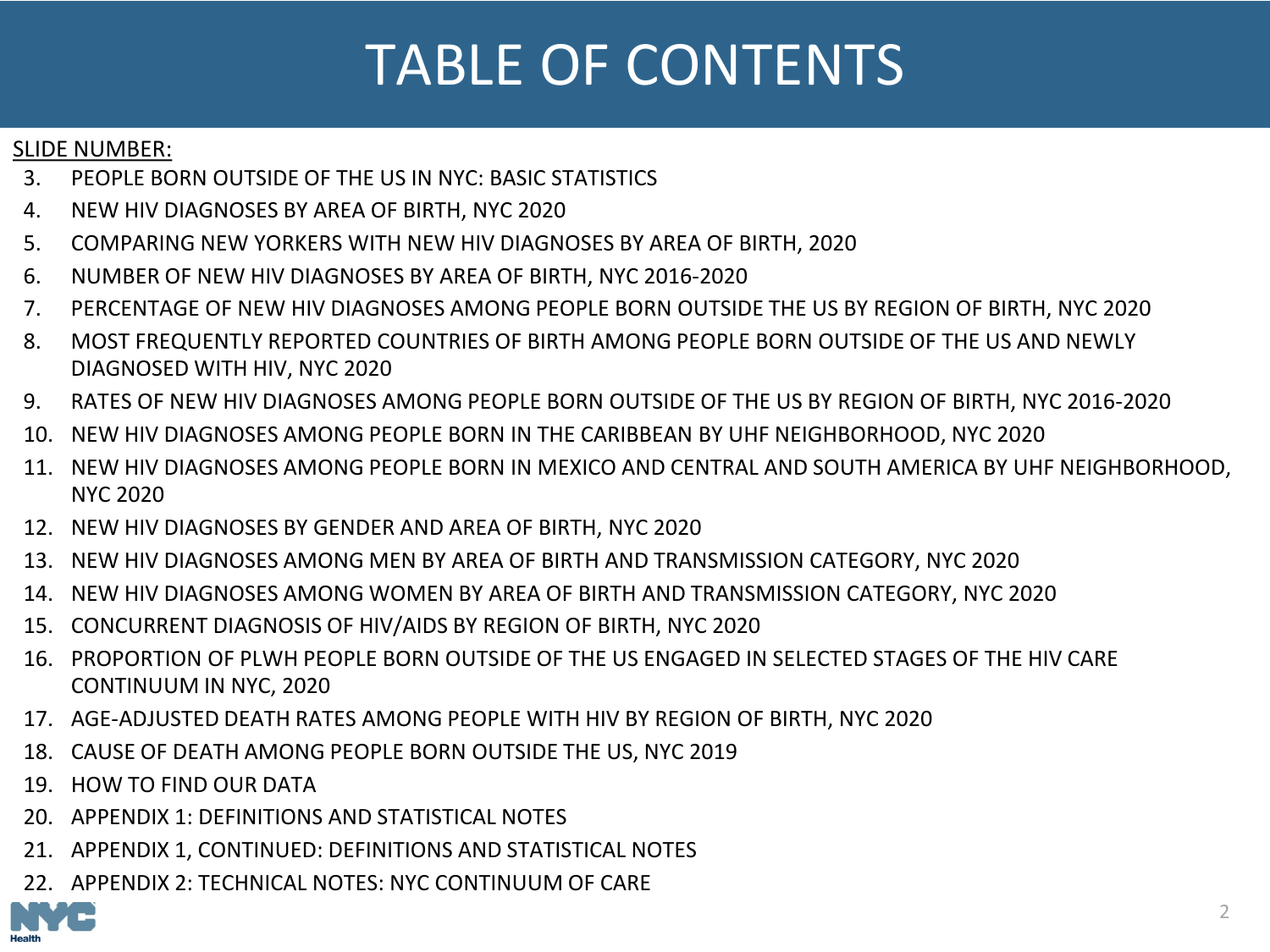# <span id="page-2-0"></span>PEOPLE BORN OUTSIDE OF THE US IN NYC BASIC STATISTICS

- People born outside of the US refers to people known to have been born outside of the US and US dependencies<sup>1</sup>
- **36% of NYC population are people born outside of the US**
	- 3 million of 8.3 million residents were born outside the US in 2019
- **People born outside of the US in NYC and US (overall)**
	- National proportion of people born outside of the US is generally lower than NYC; in 2019, 14% of the US population was born outside of the US
- **People born outside of the US who live in NYC come from many countries**
	- Most-represented regions are the Caribbean, Asia, Mexico and Central America, South America, and Europe

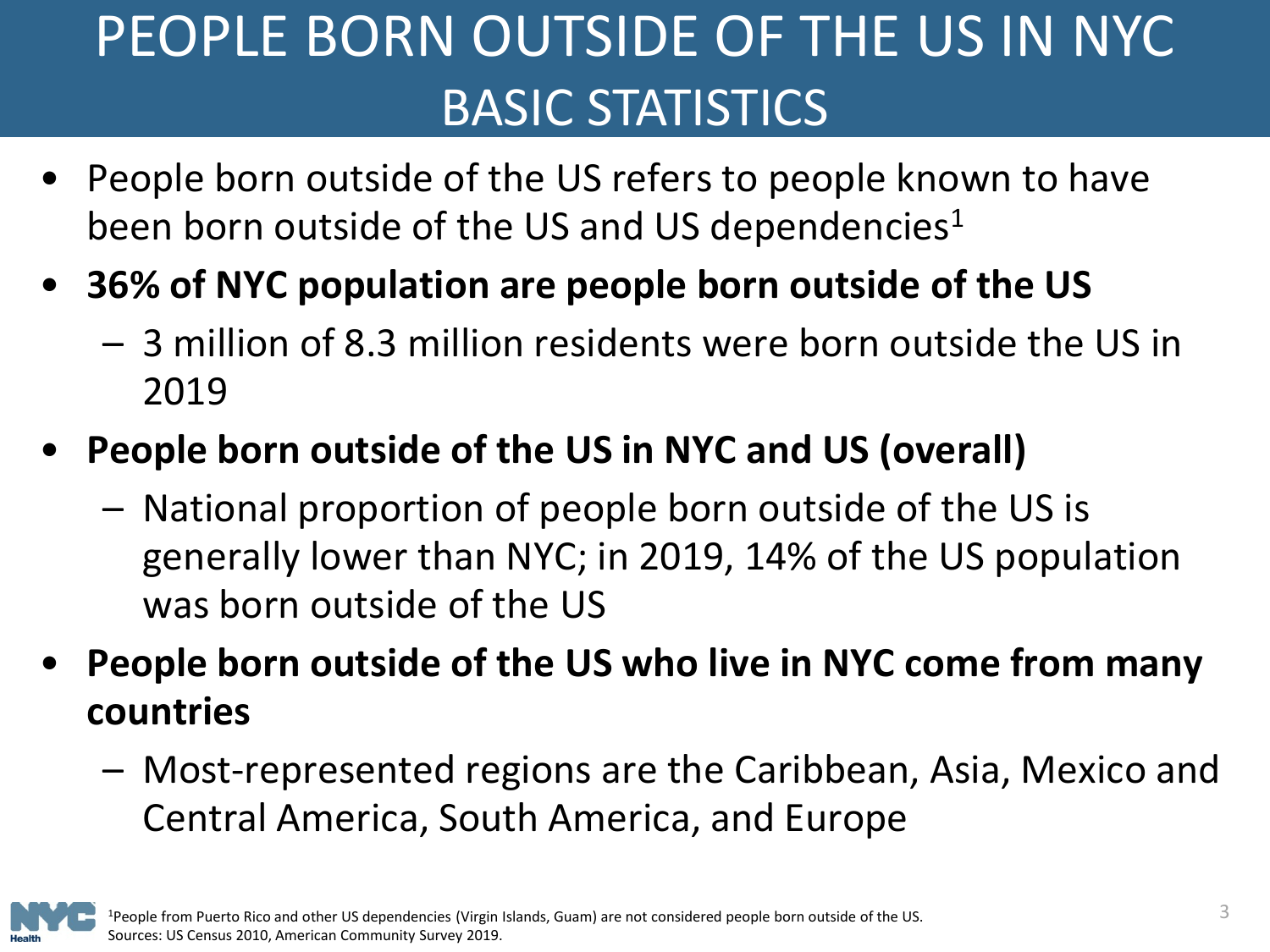### <span id="page-3-0"></span>NEW HIV DIAGNOSES BY AREA OF BIRTH, NYC 2020



#### **In 2020, 1,396 people were newly diagnosed with HIV in NYC. Of these, 244 (17%) were born outside of the US.**

1US dependencies include Puerto Rico, Virgin Islands, and Guam. As reported to the New York City Department of Health and Mental Hygiene by May 27, 2021.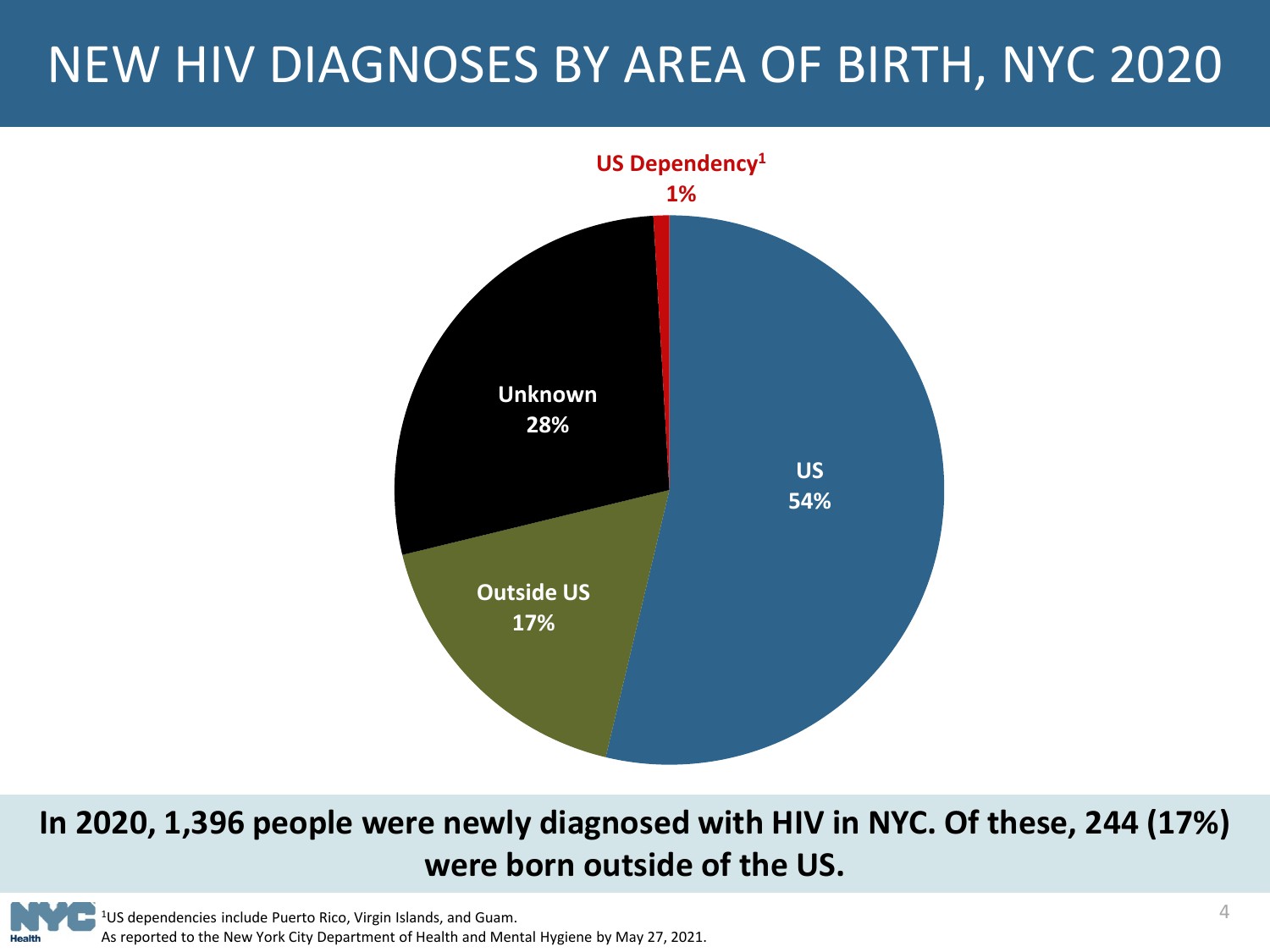### <span id="page-4-0"></span>COMPARING NEW YORKERS WITH NEW HIV DIAGNOSES BY AREA OF BIRTH, 2020

| <b>All New Yorkers</b>   | 36% were born                  |
|--------------------------|--------------------------------|
|                          | outside of the US <sup>1</sup> |
| <b>New Yorkers newly</b> | 18% were born                  |
| diagnosed with HIV       | outside of the US              |

#### **In 2020, people born outside of the US represented 36% of all New Yorkers, and they represented 18% of New Yorkers newly diagnosed with HIV.**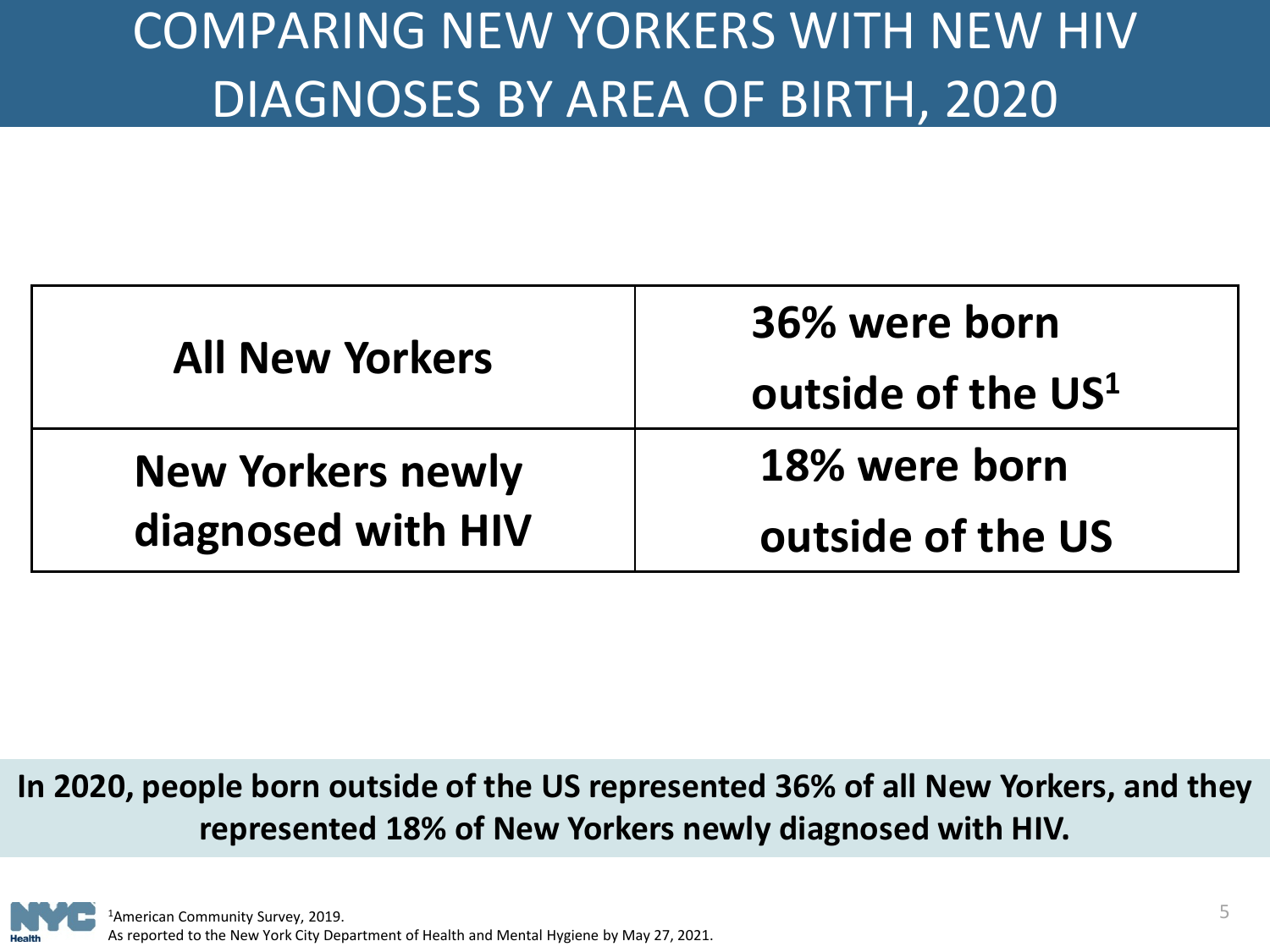# <span id="page-5-0"></span>NUMBER OF NEW HIV DIAGNOSES BY AREA OF BIRTH, NYC 2016-2020



**Between 2016 and 2020, new HIV diagnoses consistently declined among New**  Yorkers born outside of the US<sup>1</sup>. Among US-born New Yorkers, there was an overall **decrease in HIV diagnoses from 2016 to 2020.** 

**<sup>1</sup>**New diagnoses with an unknown country of birth and within US dependencies are included in US-born category. As reported to the New York City Department of Health and Mental Hygiene by May 27, 2021.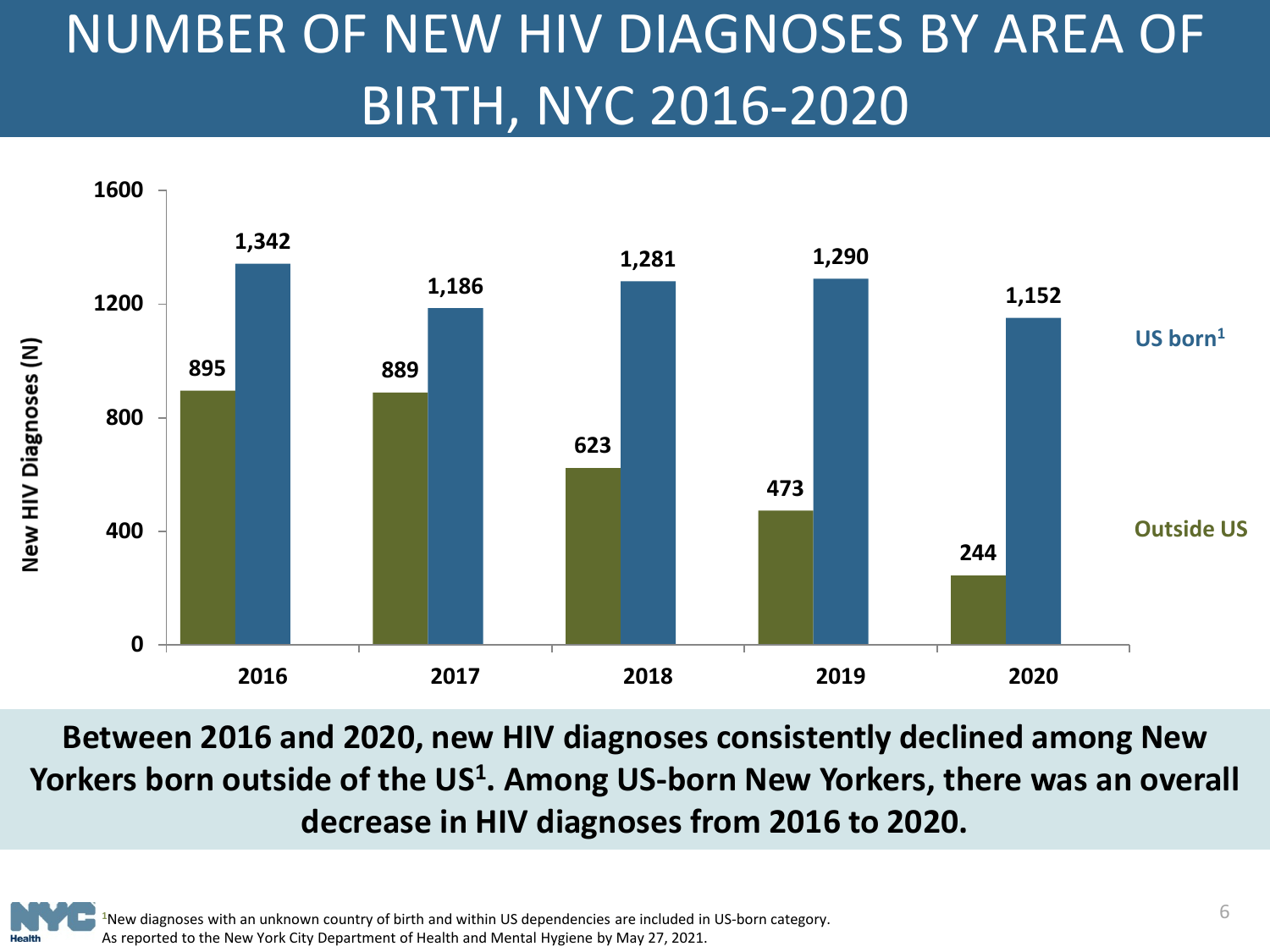### <span id="page-6-0"></span>PERCENTAGE OF NEW HIV DIAGNOSES AMONG PEOPLE BORN OUTSIDE OF THE US BY REGION OF BIRTH, NYC 2020



**New Yorkers born outside of the US and newly diagnosed with HIV in 2020 were born in many different regions. Nearly one third were born in the Caribbean.**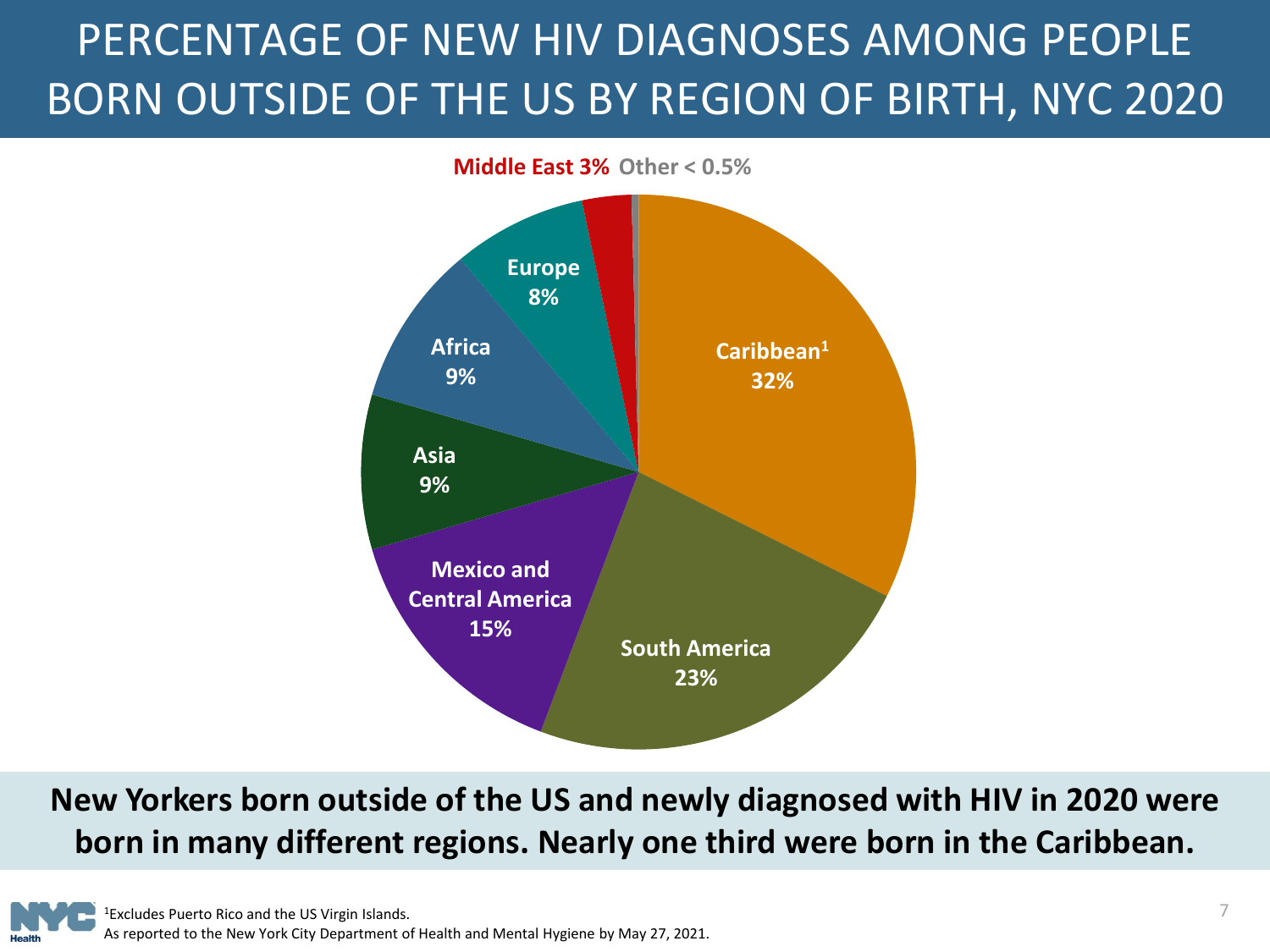<span id="page-7-0"></span>MOST FREQUENTLY REPORTED COUNTRIES OF BIRTH AMONG PEOPLE BORN OUTSIDE OF THE US AND NEWLY DIAGNOSED WITH HIV, NYC 2020



**Among New Yorkers born outside of the US and newly diagnosed with HIV in 2020, the three most frequently reported countries of birth were the Dominican Republic, Colombia, and Mexico.**

Only those countries of birth accounting for at least 15 new HIV diagnoses in 2020 are shown. As reported to the New York City Department of Health and Mental Hygiene by May 27, 2021.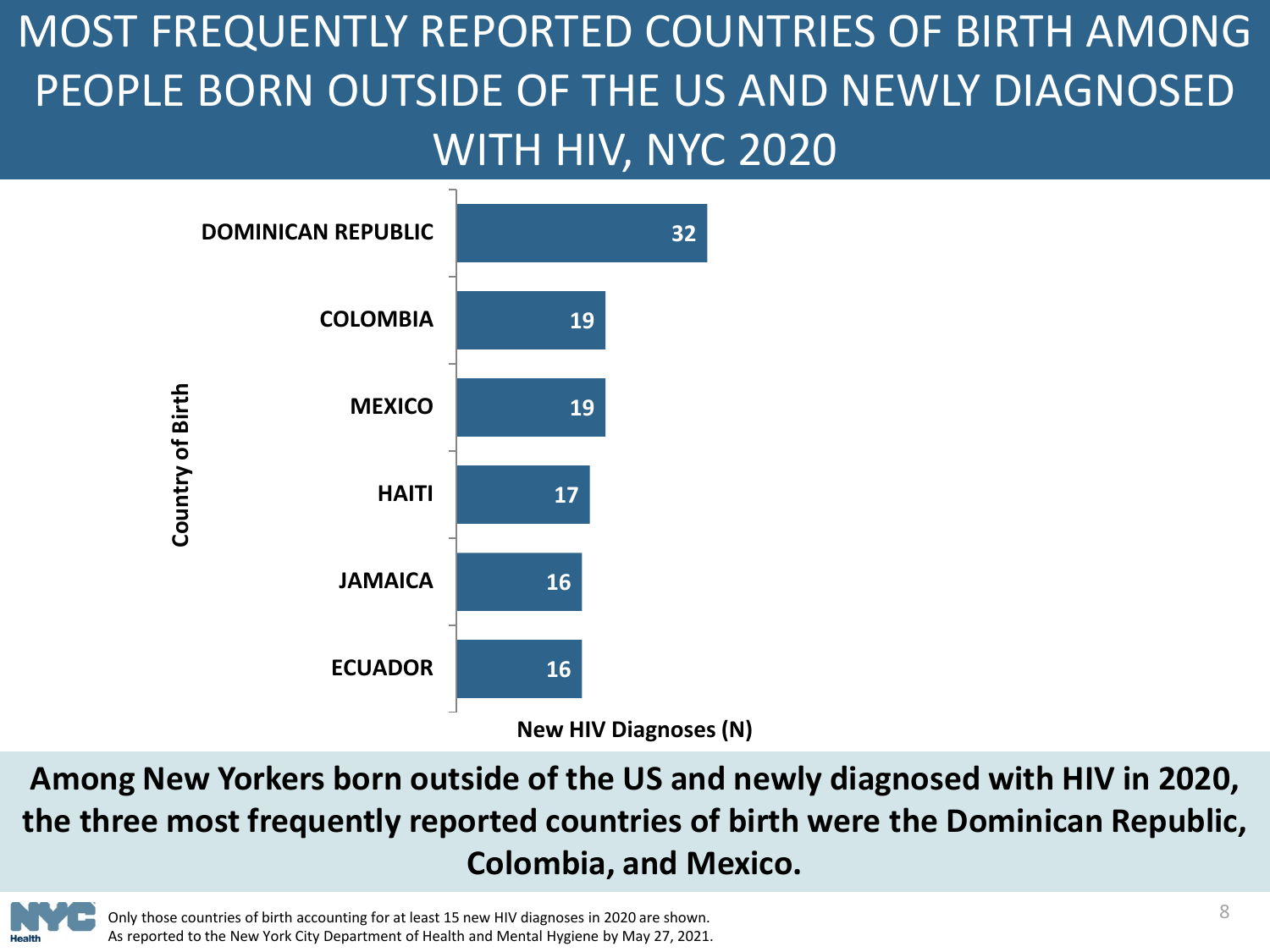### <span id="page-8-0"></span>RATES OF NEW HIV DIAGNOSES AMONG PEOPLE BORN OUTSIDE OF THE US BY REGION OF BIRTH, NYC 2016-2020



#### **Between 2016 and 2020, HIV diagnosis rates declined among people born in all regions outside of the US.**

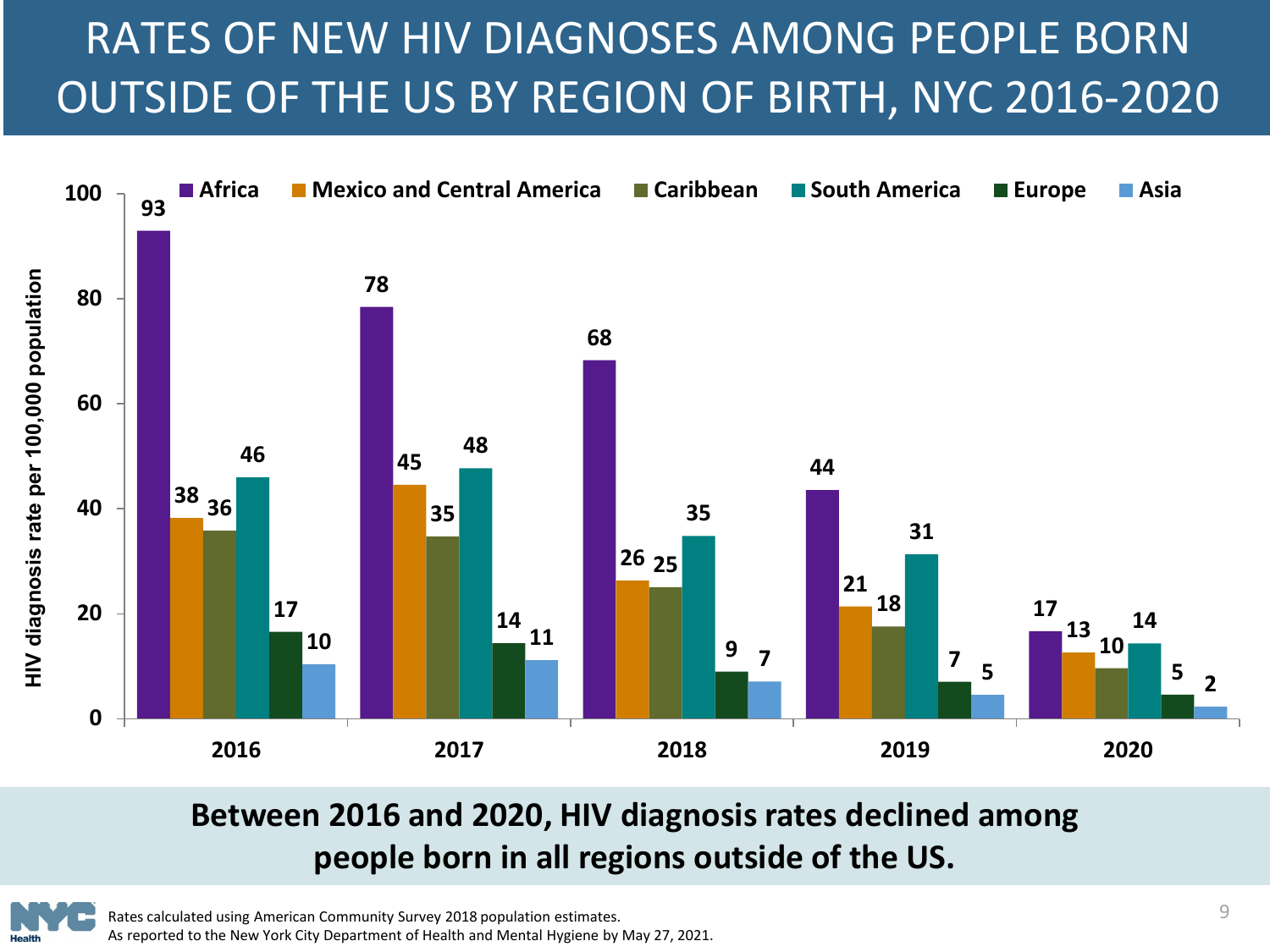### <span id="page-9-0"></span>NEW HIV DIAGNOSES AMONG PEOPLE BORN IN THE CARIBBEAN BY UHF NEIGHBORHOOD, NYC 2020



#### **The neighborhood of Southeast Queens had the highest percent of its new HIV diagnoses (17%) born in the Caribbean.**



UHF=United Hospital Fund. This corresponds to a geographic area within New York City that is an aggregate of between one and nine ZIP codes but that is smaller than a borough. UHF neighborhoods reflect catchment areas for certain healthcare facilities. There were 79 new HIV diagnoses among people born in the Caribbean total, citywide.

Riker's Island is classified with the UHF neighborhood of West Queens.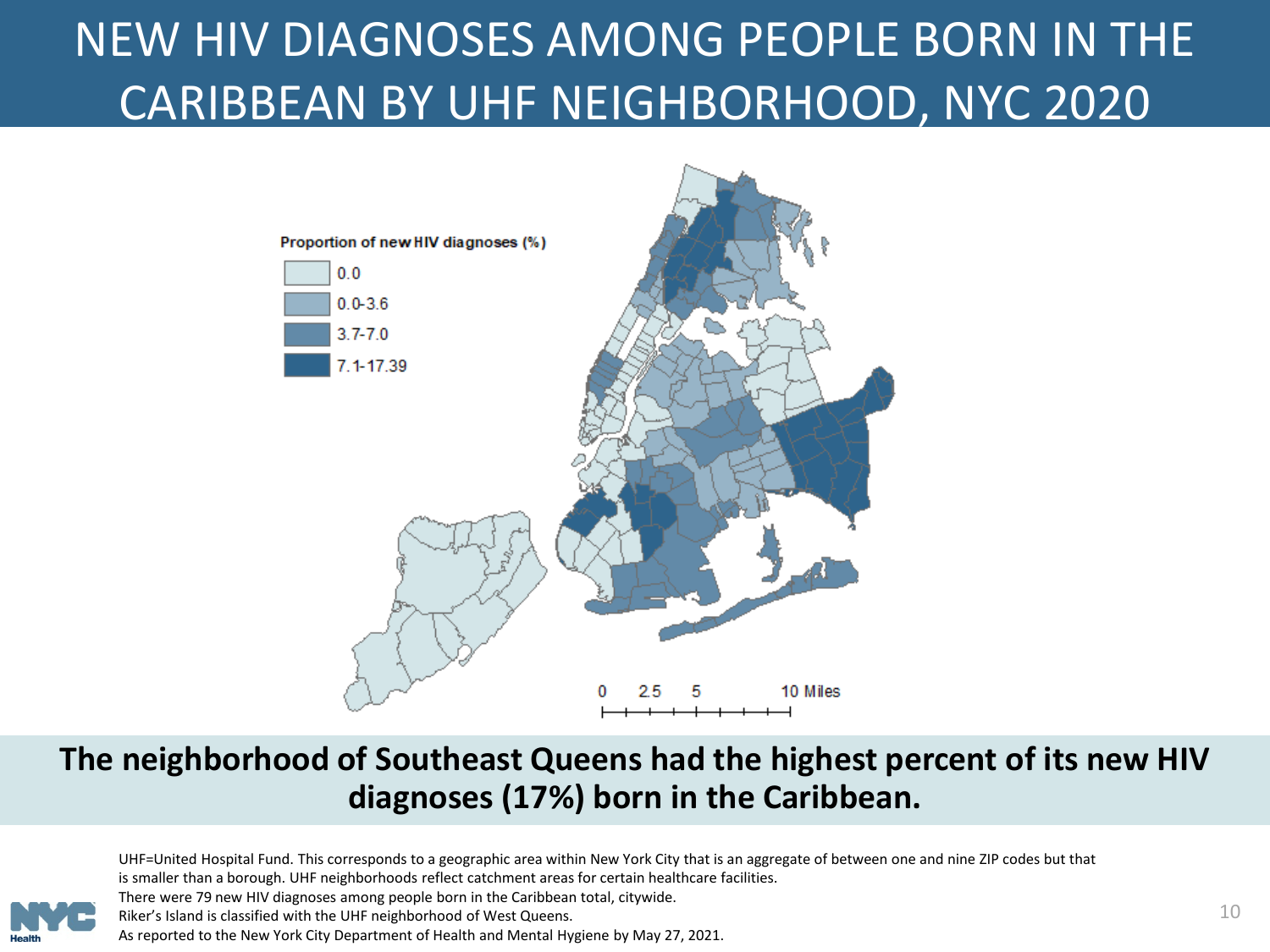### <span id="page-10-0"></span>NEW HIV DIAGNOSES AMONG PEOPLE BORN IN MEXICO, CENTRAL AMERICA, AND SOUTH AMERICA BY UHF, NYC 2020



#### **The UHF neighborhood of West Queens1 had the highest percent (27%) of its new HIV diagnoses born in Mexico, Central America, or South America.**



UHF=United Hospital Fund. This corresponds to a geographic area within New York City that is an aggregate of between one and nine ZIP codes but that is smaller than a borough. UHF neighborhoods reflect catchment areas for certain healthcare facilities. <sup>1</sup>Rikers Island is classified with the UHF neighborhood of West Queens.

There were 93 new HIV diagnoses among people born in Mexico, Central America, and South America total, citywide. As reported to the New York City Department of Health and Mental Hygiene by May 27, 2021.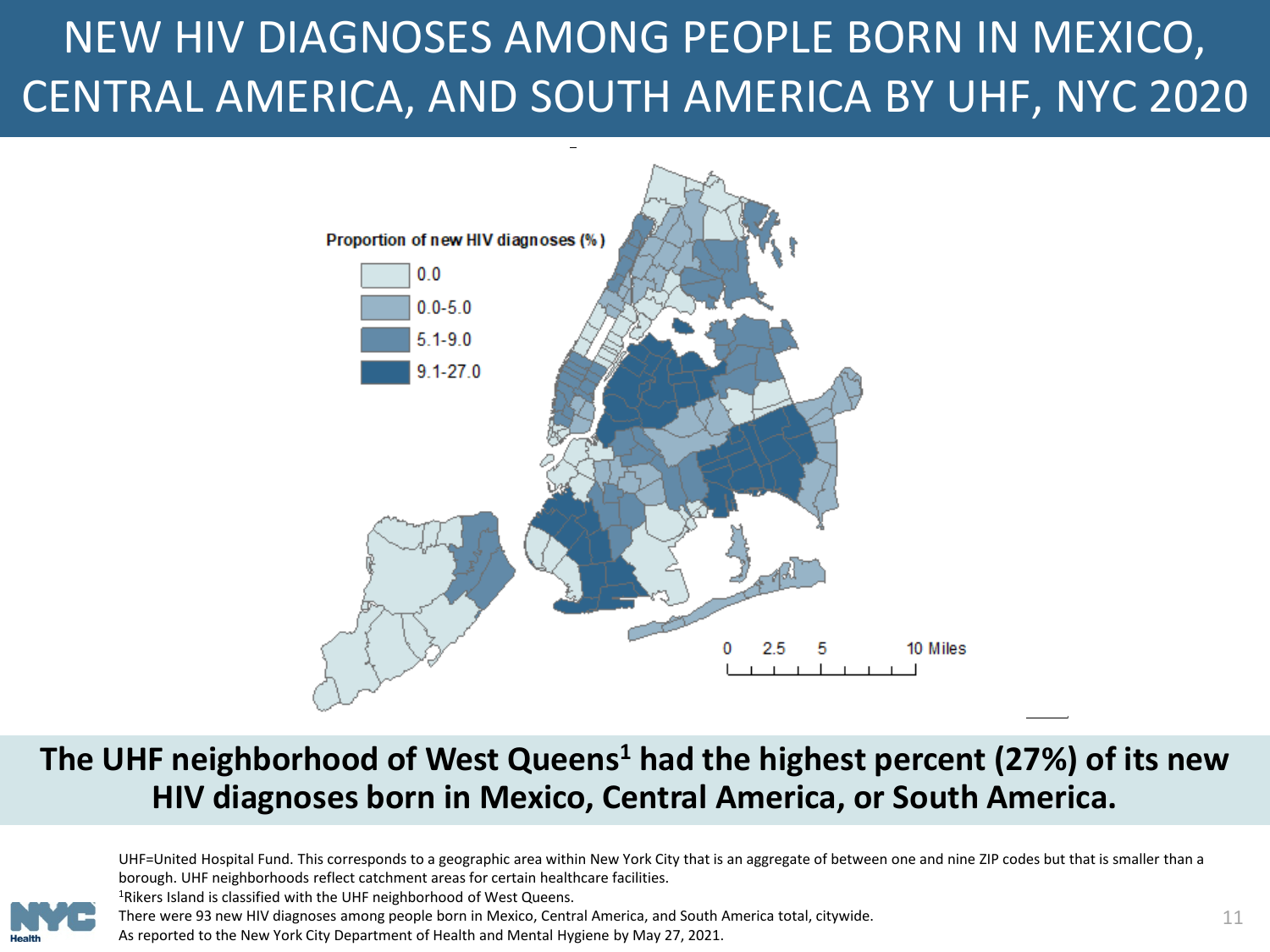# <span id="page-11-0"></span>NEW HIV DIAGNOSES BY GENDER AND AREA OF BIRTH, NYC 2020



#### **In 2020, men comprised a higher proportion of HIV diagnoses for New Yorkers born both in the US and outside of the US1.**



**<sup>1</sup>**People newly diagnosed with an unknown country of birth and people born within a US dependency are included in the 'people born in the US' category. Women includes transgender women and men includes transgender men. As reported to the New York City Department of Health and Mental Hygiene by May 27, 2021.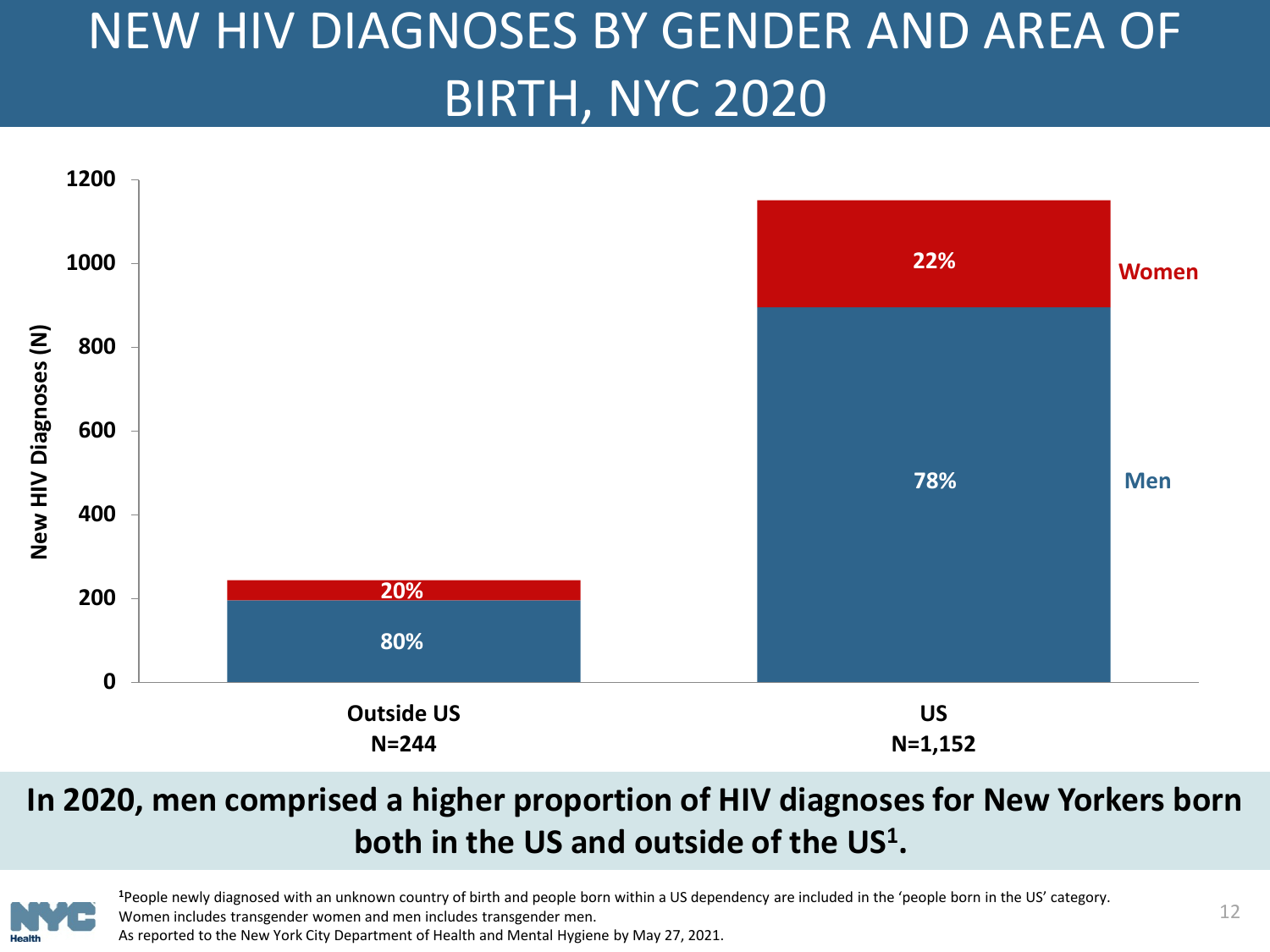# <span id="page-12-0"></span>NEW HIV DIAGNOSES AMONG MEN BY AREA OF BIRTH AND TRANSMISSION CATEGORY, NYC 2020



#### **Among men with new HIV diagnoses with a known transmission category, the proportion of men with MSM transmission category was similar in men born outside of the US and in the US1.**



<sup>1</sup>People newly diagnosed with an unknown country of birth and people born within a US dependency are included in the 'people born in the US' category. Unknown transmission category not shown and not included in total Ns. In 2020, there were 58 men born outside of the US and 347 men born in the US who were newly diagnosed with HIV who had an unknown transmission category.

Men includes transgender men. IDU=history of injection drug use.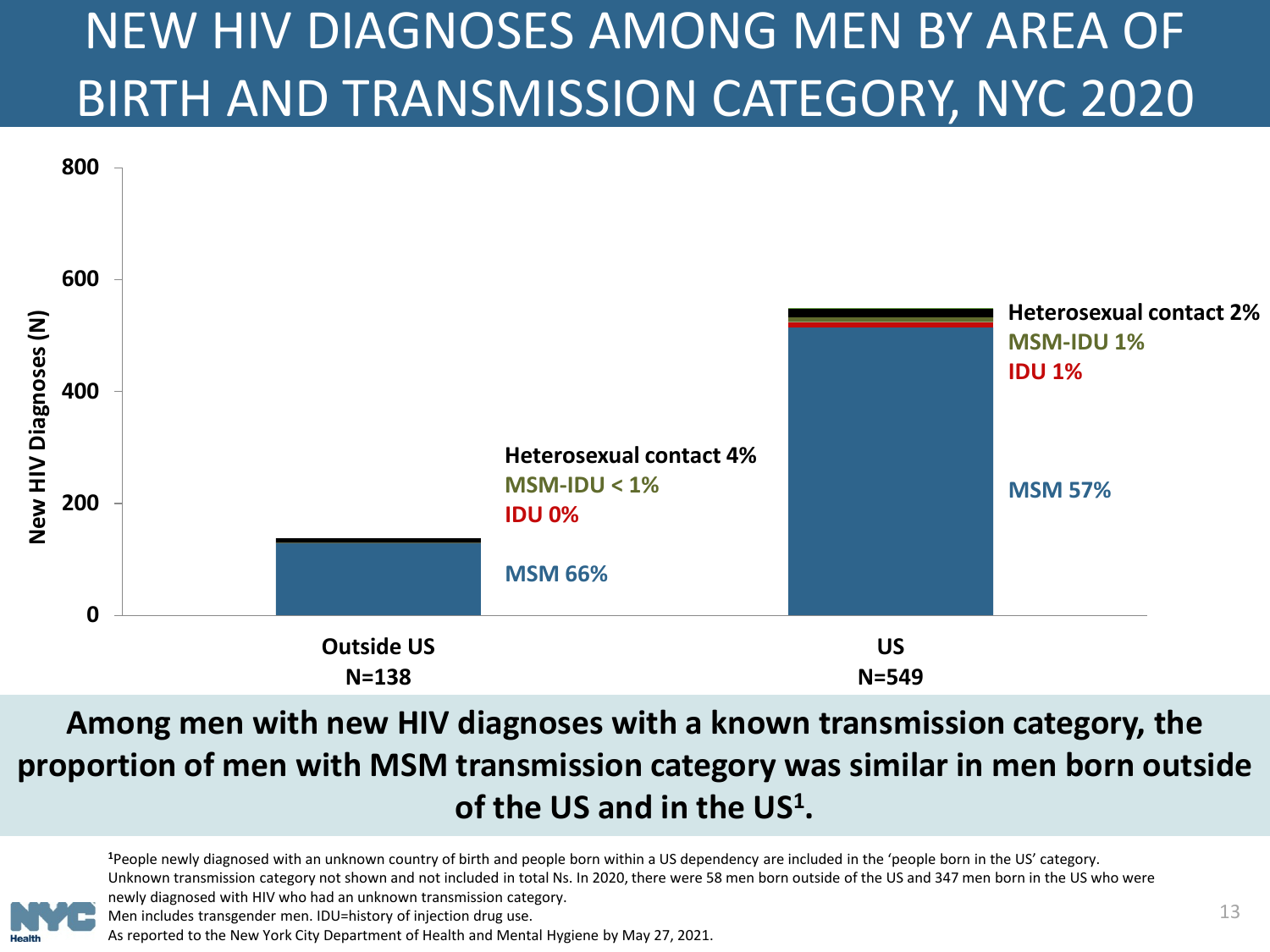# <span id="page-13-0"></span>NEW HIV DIAGNOSES AMONG WOMEN BY AREA OF BIRTH AND TRANSMISSION CATEGORY, NYC 2020



#### **In 2020, 65% of women born outside of the US and newly diagnosed with HIV with a known transmission category had heterosexual contact, compared with 54% of women born in the US1 and newly diagnosed with HIV in NYC.**

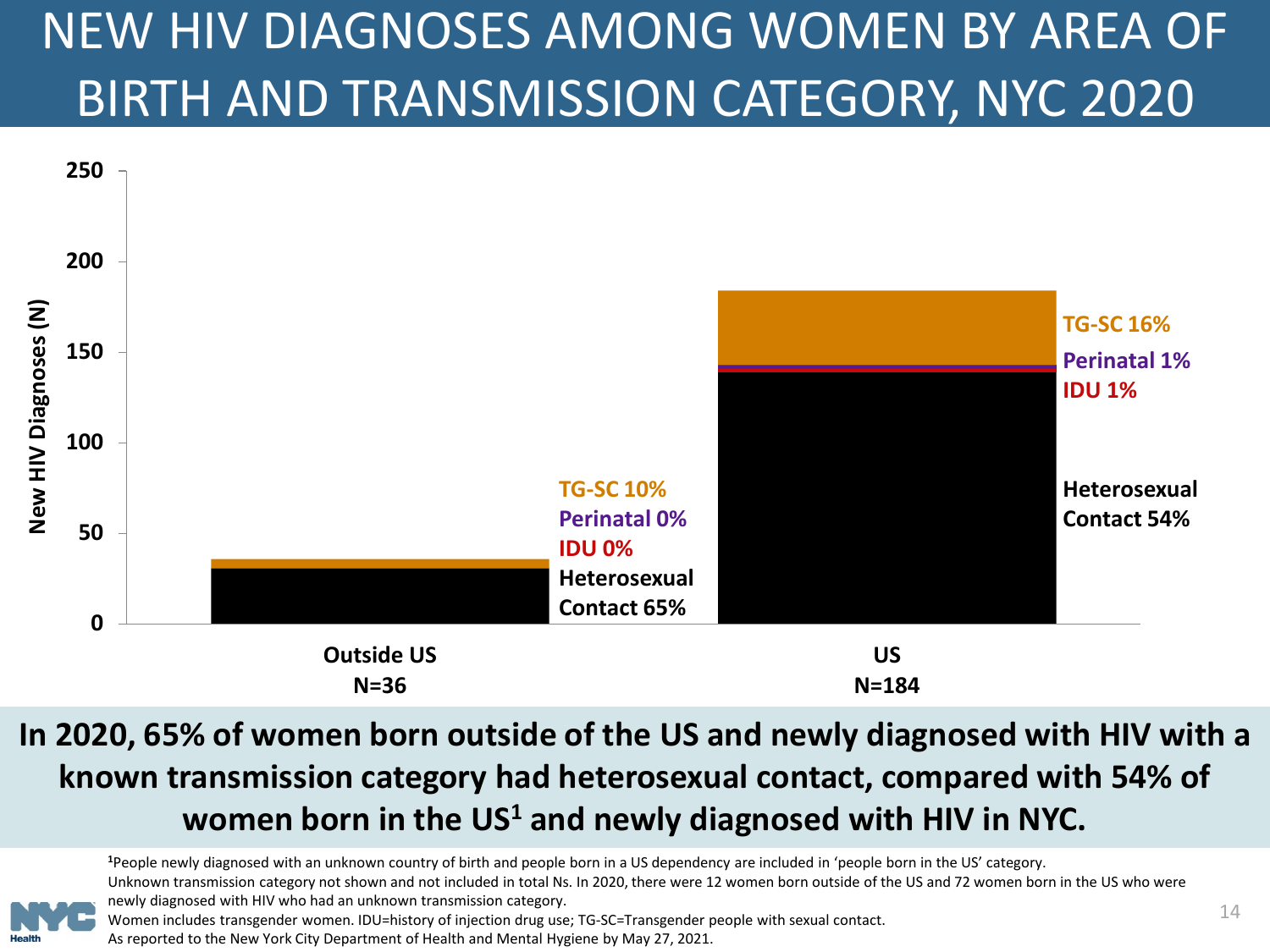# <span id="page-14-0"></span>CONCURRENT DIAGNOSIS<sup>1</sup> OF HIV/AIDS BY REGION OF BIRTH, NYC 2020



**New Yorkers born outside of the US from almost all regions had a higher proportion of diagnosis concurrent with HIV and AIDS than New Yorkers born in the US<sup>2</sup> .**

**<sup>1</sup>**AIDS diagnosis within 31 days of HIV diagnosis.

**<sup>2</sup>**People newly diagnosed with an unknown country of birth and born within a US dependency are included in the 'people born in the US' category. As reported to the New York City Department of Health and Mental Hygiene by May 27, 2021.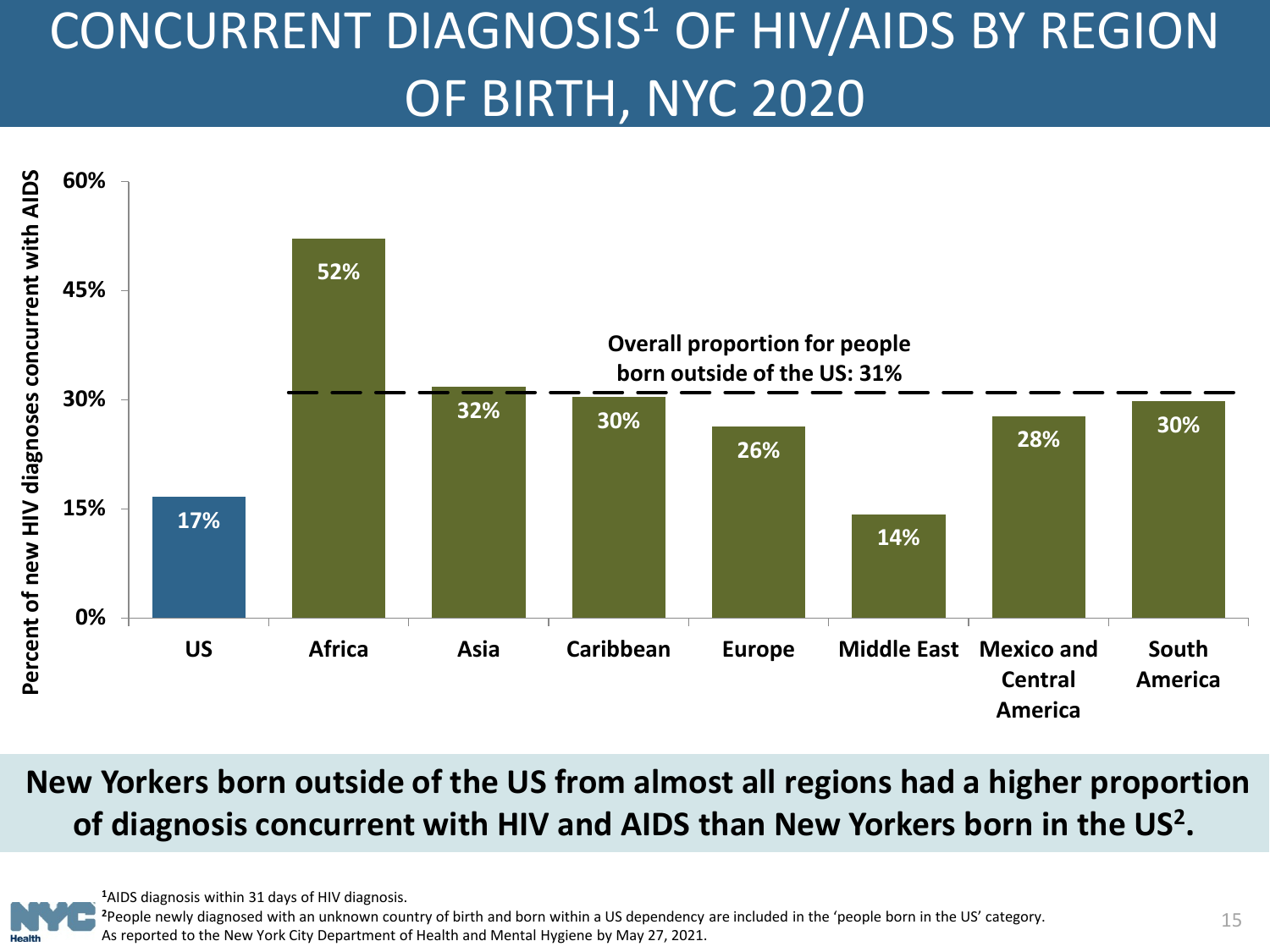### <span id="page-15-0"></span>PROPORTION OF PLWH BORN OUTSIDE OF THE US ENGAGED IN SELECTED STAGES OF THE HIV CARE CONTINUUM IN NYC, 2020



#### **Of the approximately 18,500 people living with HIV (PLWH) born outside of the US and living in NYC in 2020, 82% had a suppressed viral load compared to 77% for USborn PLWH.**

As reported to the New York City Department of Health and Mental Hygiene by May 27, 2021. For definitions of the stages of the continuum of care, see Appendix 2.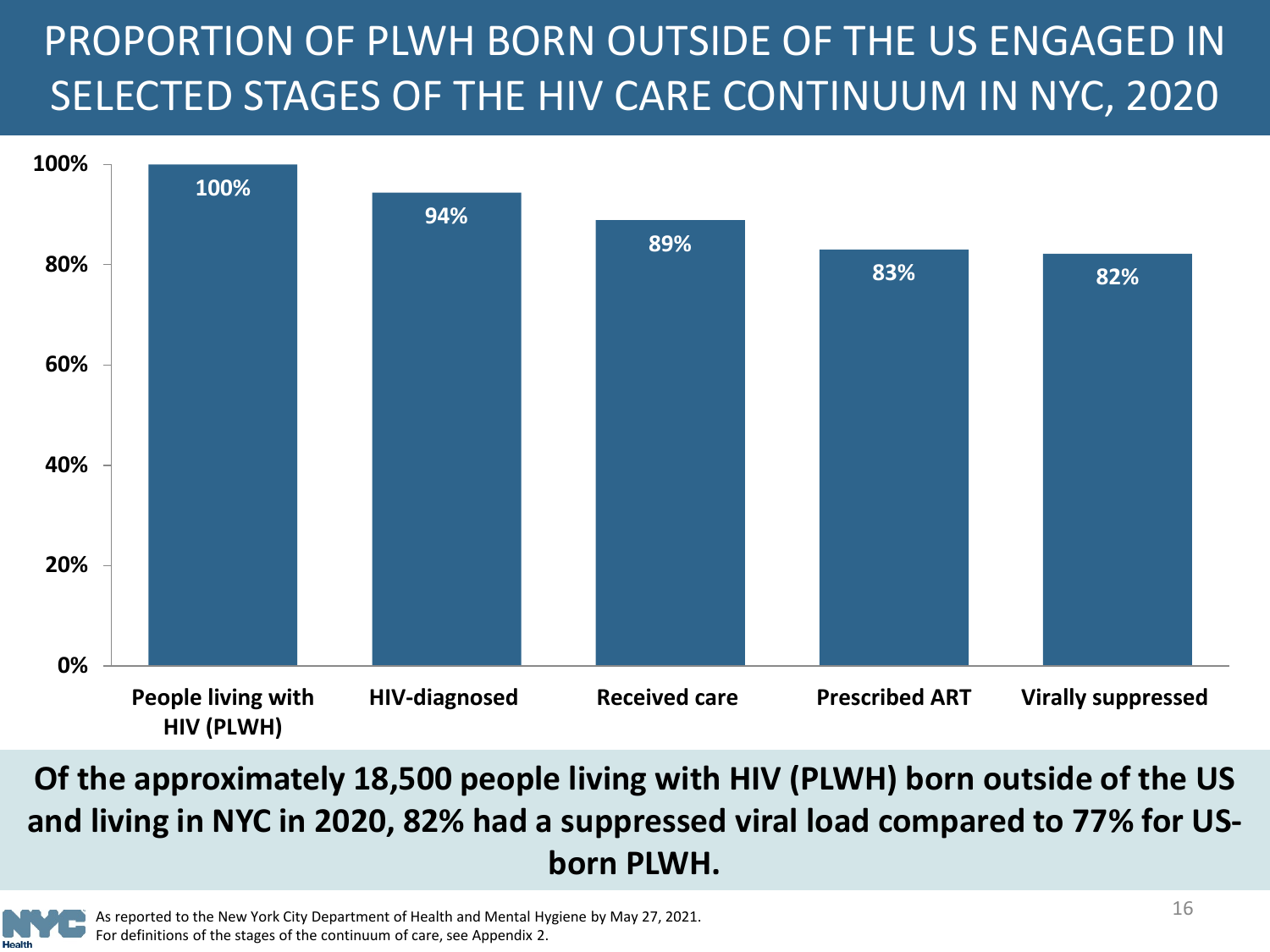# <span id="page-16-0"></span>AGE-ADJUSTED DEATH RATES<sup>1</sup> AMONG PEOPLE BORN OUTSIDE OF THE US BY REGION OF BIRTH, NYC 2020



**The overall death rate among people with HIV born outside of the US was lower than the rate for people with HIV born in the US<sup>2</sup> . Death rates varied by region, with the lowest rates among people born in Africa, Asia, Europe, and South America.** 

**<sup>1</sup>**Death rates are age-adjusted to the NYC Census 2010 population. Death data for 2020 are incomplete.

**<sup>2</sup>**People newly diagnosed with an unknown country of birth and born within a US dependency are included in 'people born in the US' category.

Middle East not shown. There were <5 deaths in 2020 among people with HIV who were born in the Middle East.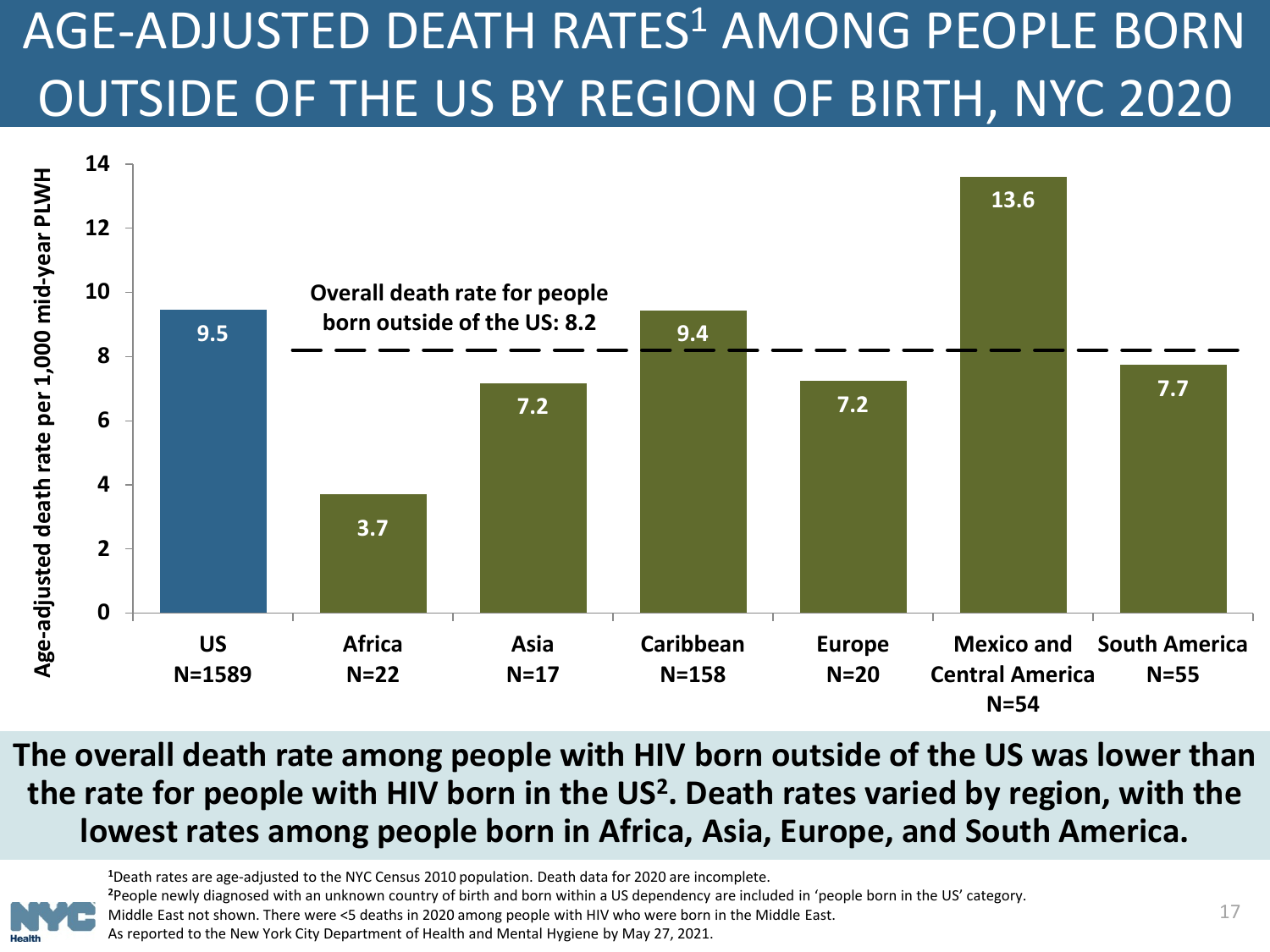# <span id="page-17-0"></span>CAUSE OF DEATH AMONG PEOPLE WITH HIV BORN OUTSIDE OF THE US, NYC 20191



**In 2019, over two-thirds of deaths among people with HIV born outside of the US were due to non-HIV-related causes (71%). Among these, the top causes were cardiovascular diseases (30%), non-HIV-related cancers (27%), chronic lower respiratory diseases (4%), and diabetes (3%).**

1Cause of death data are not yet available for 2020.

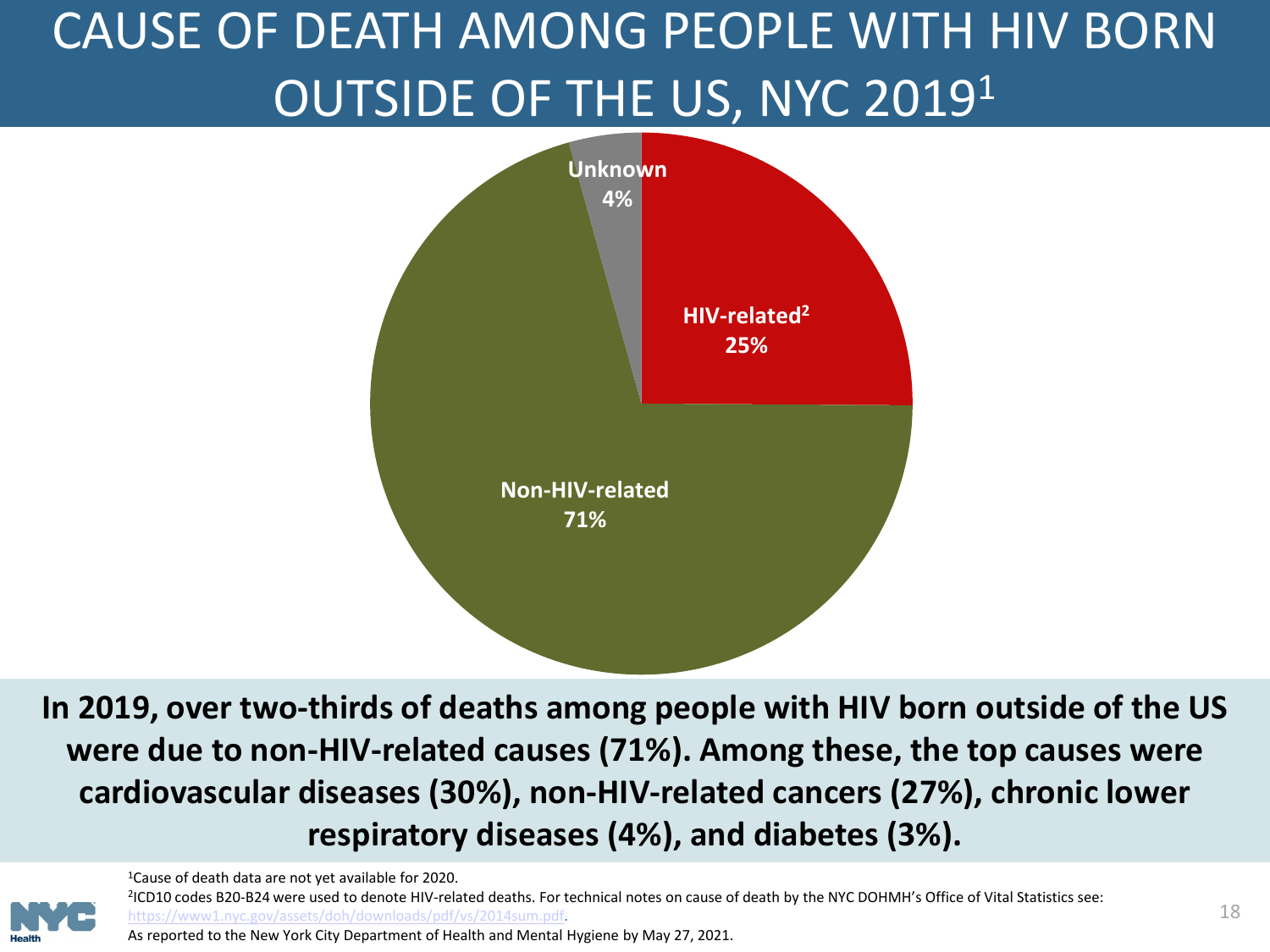### HOW TO FIND OUR DATA

- <span id="page-18-0"></span>• **Our program publishes annual surveillance reports, slide sets, and statistics tables:**
	- [Annual reports: http://www1.nyc.gov/site/doh/data/data-sets/hiv-aids](http://www1.nyc.gov/site/doh/data/data-sets/hiv-aids-surveillance-and-epidemiology-reports.page)surveillance-and-epidemiology-reports.page
	- [Slide sets: http://www1.nyc.gov/site/doh/data/data-sets/epi-surveillance-slide](http://www1.nyc.gov/site/doh/data/data-sets/epi-surveillance-slide-sets.page)sets.page
	- [Statistics tables: http://www1.nyc.gov/site/doh/data/data-sets/hiv-aids-annual](http://www1.nyc.gov/site/doh/data/data-sets/hiv-aids-annual-surveillance-statistics.page)surveillance-statistics.page

#### • **Other resources:**

- HIV Care Status Reports (CSR) system: [https://www1.nyc.gov/site/doh/health/health-topics/aids-hiv-care-status](https://www1.nyc.gov/site/doh/health/health-topics/aids-hiv-care-status-reports-system.page)reports-system.page
- HIV Care Continuum Dashboards (CCDs): [http://www1.nyc.gov/site/doh/health/health-topics/care-continuum](http://www1.nyc.gov/site/doh/health/health-topics/care-continuum-dashboard.page)dashboard.page
- For surveillance data requests, email: **[HIVReport@health.nyc.gov](mailto:HIVReport@health.nyc.gov)** 
	- Two weeks minimum needed for requests to be completed

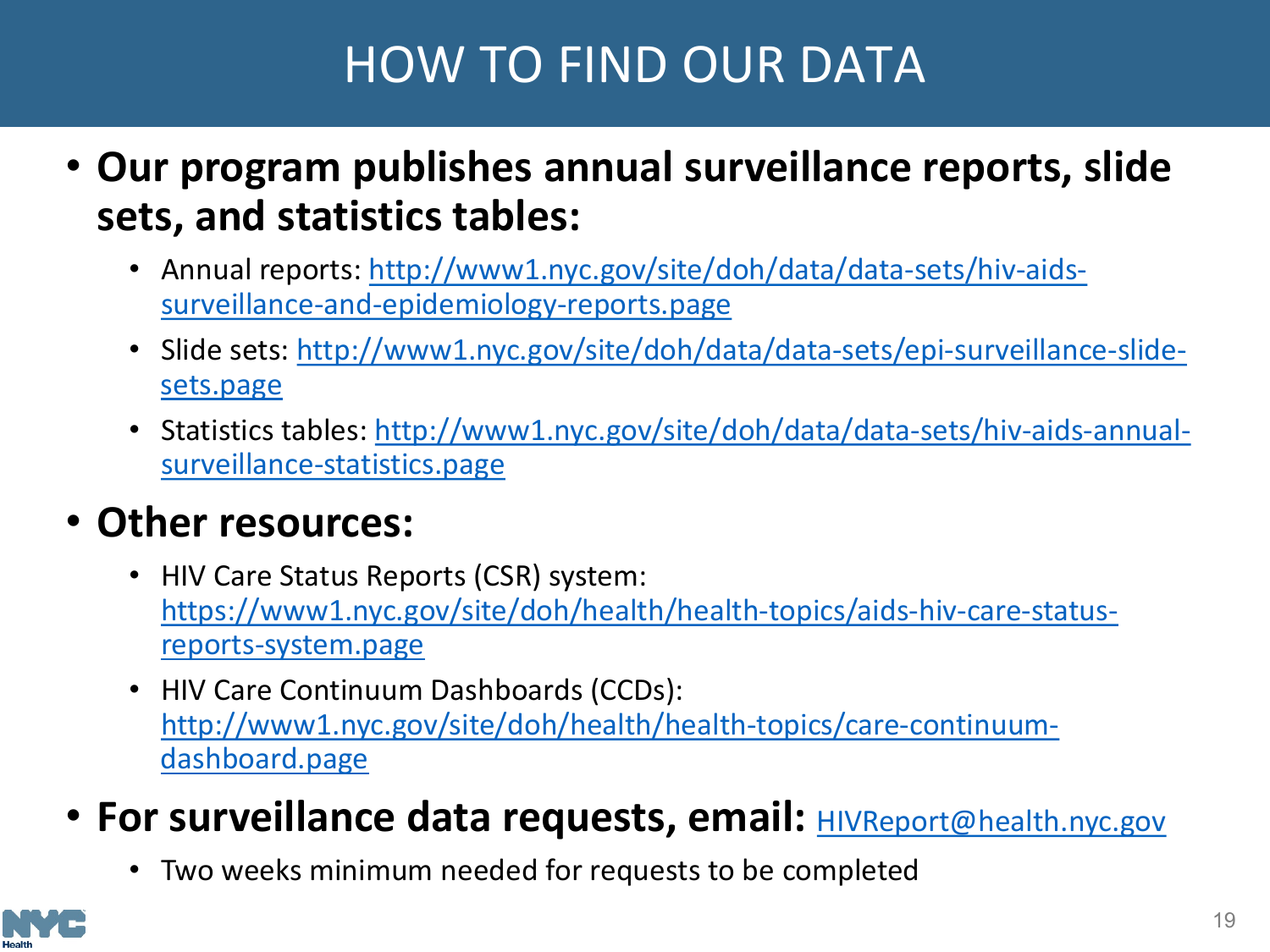# APPENDIX 1: DEFINITIONS AND STATISTICAL NOTES

<span id="page-19-0"></span>Definitions:

- "HIV diagnoses" include diagnoses of HIV (non-AIDS) *and* HIV concurrent with AIDS (AIDS diagnosed within 31 days of HIV), unless otherwise specified.
- "New HIV diagnoses" include individuals diagnosed during the reporting period and reported in NYC.
- "Death rates" refer to deaths from all causes, unless otherwise specified.
- "PWH" refers to people with HIV during the reporting period (note: includes people with HIV who remained alive or died during the reporting period); "PLWH" refers to people living with HIV during the reporting period and alive at the end of the reporting period.
- "Women" includes transgender women and "Men" includes transgender men. For more information on transgender surveillance in NYC, please see the "HIV among People identified as Transgender" slide set.
- Data presented by "Transmission category" categories include only individuals with known or identified transmission category, except when an "unknown" category is presented.
- "Heterosexual contact" includes people who had heterosexual sex with a person they know to be HIV-positive, an injection drug user, or a person who has received blood products. For women only, also includes history of sex work, multiple sex partners, sexually transmitted disease, crack/cocaine use, sex with a bisexual man, probable heterosexual transmission as noted in medical chart, or sex with a man and negative history of injection drug use. "Transgender people with sexual contact" includes people identified as transgender by self-report, diagnosing provider, or medical chart review with sexual contact reported and negative history of injection drug use. "Other" includes people who received treatment for hemophilia, people who received a transfusion or transplant, and children with a non-perinatal transmission risk.
- "People born outside of the US" refers to people known to have been born outside of the US and US dependencies.
	- This designation is regardless of immigration status, time in the US, language, etc.
	- "People born in the US" includes people born in the US or US dependencies, and people for whom documentation of their place of birth was not found in their medical record.

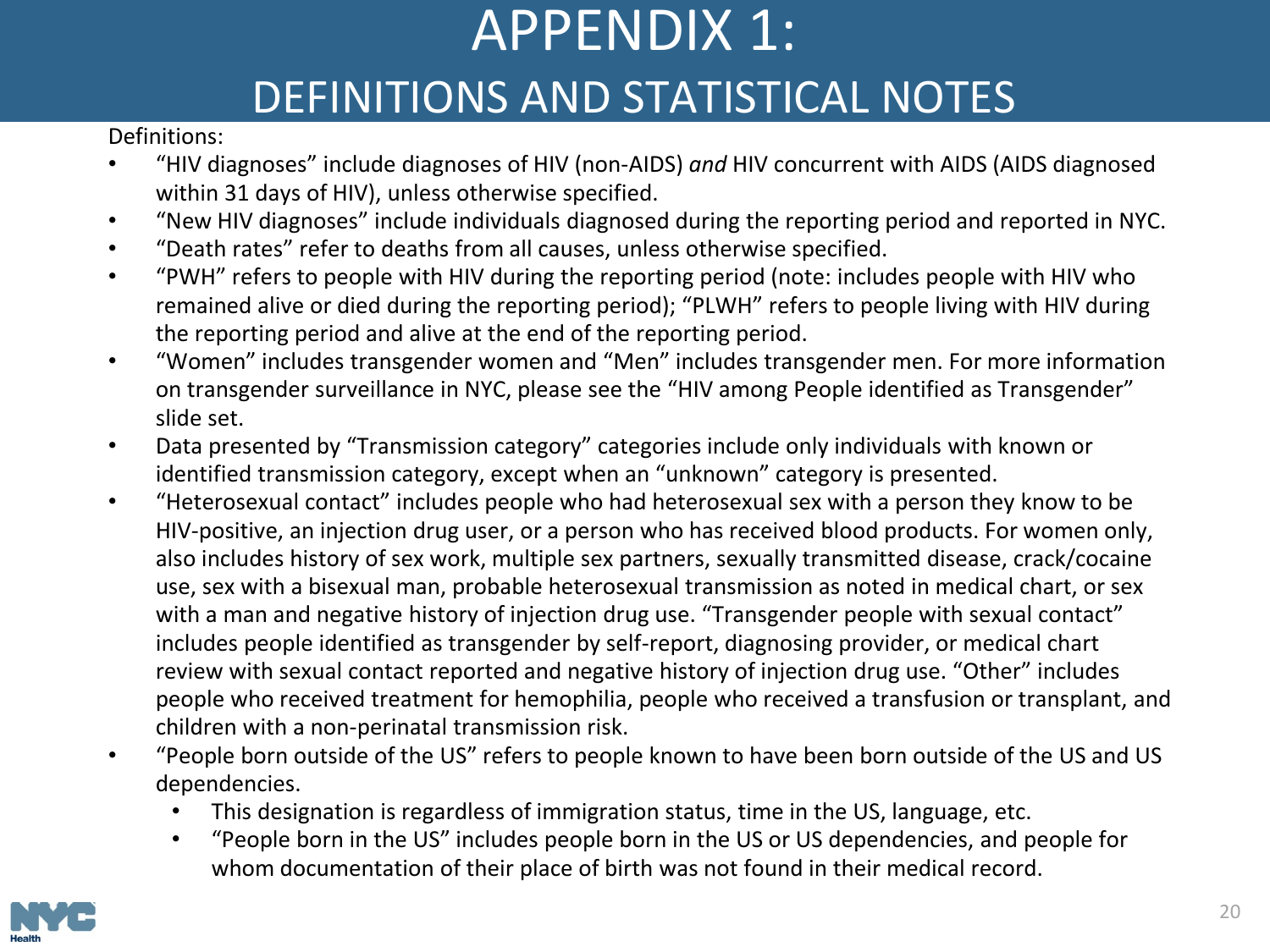### APPENDIX 1, CONTINUED: DEFINITIONS AND STATISTICAL NOTES

<span id="page-20-0"></span>Statistical Notes:

- UHF boundaries in maps were updated for data released in 2010 and onward. Non-residential zones are indicated, and Rikers Island is classified with West Queens.
- Caribbean is comprised of the following countries: Aruba (Netherlands), Anguilla (UK), Antigua and Barbuda, Bahamas, Barbados, Bermuda (UK), British Virgin Islands (UK), Cayman Islands (UK), Cuba, Dominica, Dominican Republic, Grenada, Guadeloupe (France), Haiti, Jamaica, Martinique (France), Montserrat (UK), Netherlands Antilles (Netherlands), St. Kitts and Nevis [St. Christopher], St. Lucia, St. Vincent and The Grenadines, Trinidad and Tobago and Turks and Caicos Islands (UK).
- Surveillance collects information about individuals' current gender identity, when available. These slides display the following gender categories: men, women, transgender (if applicable). People whose current gender identity differs from their sex assigned at birth are considered transgender. Classifying transgender people in surveillance requires accurate collection of both sex assigned at birth and current gender identity. Sex and gender information are collected from people's selfreport, their diagnosing provider, or medical chart review. This information may or may not reflect the individual's self-identification. Transgender status has been collected routinely since 2005 for newly reported cases. Reported numbers of new transgender HIV diagnoses and transgender PLWH are likely to be underestimates. For more information, see the "HIV among Transgender people in New York City" surveillance slide set available at:

www1.nyc.gov/assets/doh/downloads/pdf/dires/hiv-in-transgender-persons.pdf. Surveillance collects information on other gender identity categories, including "Non-binary/Gender nonconforming." In these slides, data for these individuals (N=8 at time of publication) are displayed by sex at birth.